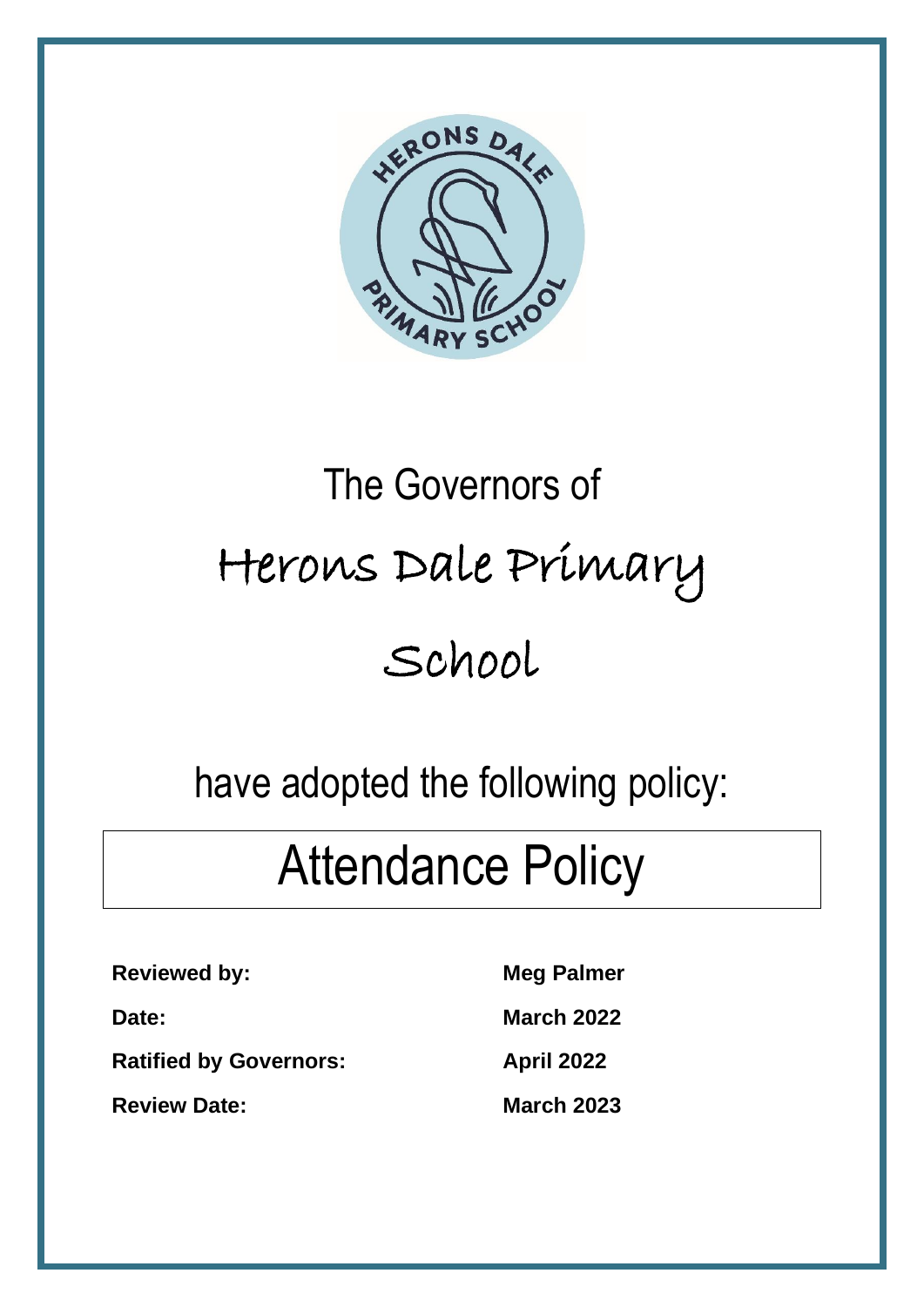#### **Introduction**

Herons Dale School is a Special Primary School in Shoreham which caters for pupils with a diverse range of needs, including PMLD, SLD, MLD and ASD. We are committed to providing a stimulating learning environment in which all our children can feel happy, valued, safe, secure, and confident.

At Herons Dale we are very proud of what we can offer; we have a good range of facilities that help us to fully engage all our pupils in their learning and our children enjoy coming to school.

We strive to be flexible in our approach to ensure that we meet the needs of each child as each child is unique regardless of their age, ability, or diagnosis.

All our pupil's achievements are celebrated, no matter how small they are. Each step of learning is important to each child and their family.

#### **Our Vision Statement**

"Enabling, valuing and empowering all, in our positive, safe and happy school."

#### **Rationale and Aims**

At Herons Dale School we strive to ensure that pupils experience bespoke opportunities which cater specifically to meet their needs and to facilitate holistic progress. The Department for Education stipulate that 'pupils need to attend school regularly to benefit from their education. Missing out on lessons leaves children vulnerable to falling behind. Children with poor attendance tend to achieve less'. DfE, School Attendance, Guidance, November 2016.

In accordance with government expectations, Herons Dale School wishes to:

- Promote good attendance and reduce absence, including persistent absence.
- Ensure every pupil has access to full-time education to which they are entitled; and,
- Act early to address patterns of absence. Herons Dale School also supports government expectations of parents:
- To perform their legal duty by ensuring their children of compulsory school age who are registered at school attend regularly.
- To ensure all pupils are punctual to their lessons. Promoting Attendance Herons Dale School wishes to promote the best level of attendance achievable by our students. Ideally all students should achieve a good level of attendance (over 95%) with as many achieving 100% as possible. Within our school we recognise that:

Some pupils have significant medical conditions that make it unlikely they will achieve attendance at this level. The school does not consider it appropriate or beneficial for pupils who are unwell to attend school.

Sometimes pupils are unhappy about attending school. Families may be going through unsettled times that can make regular school attendance difficult. Any problems with regular attendance are best sorted out between the school, the parents or carers and their child at an early stage.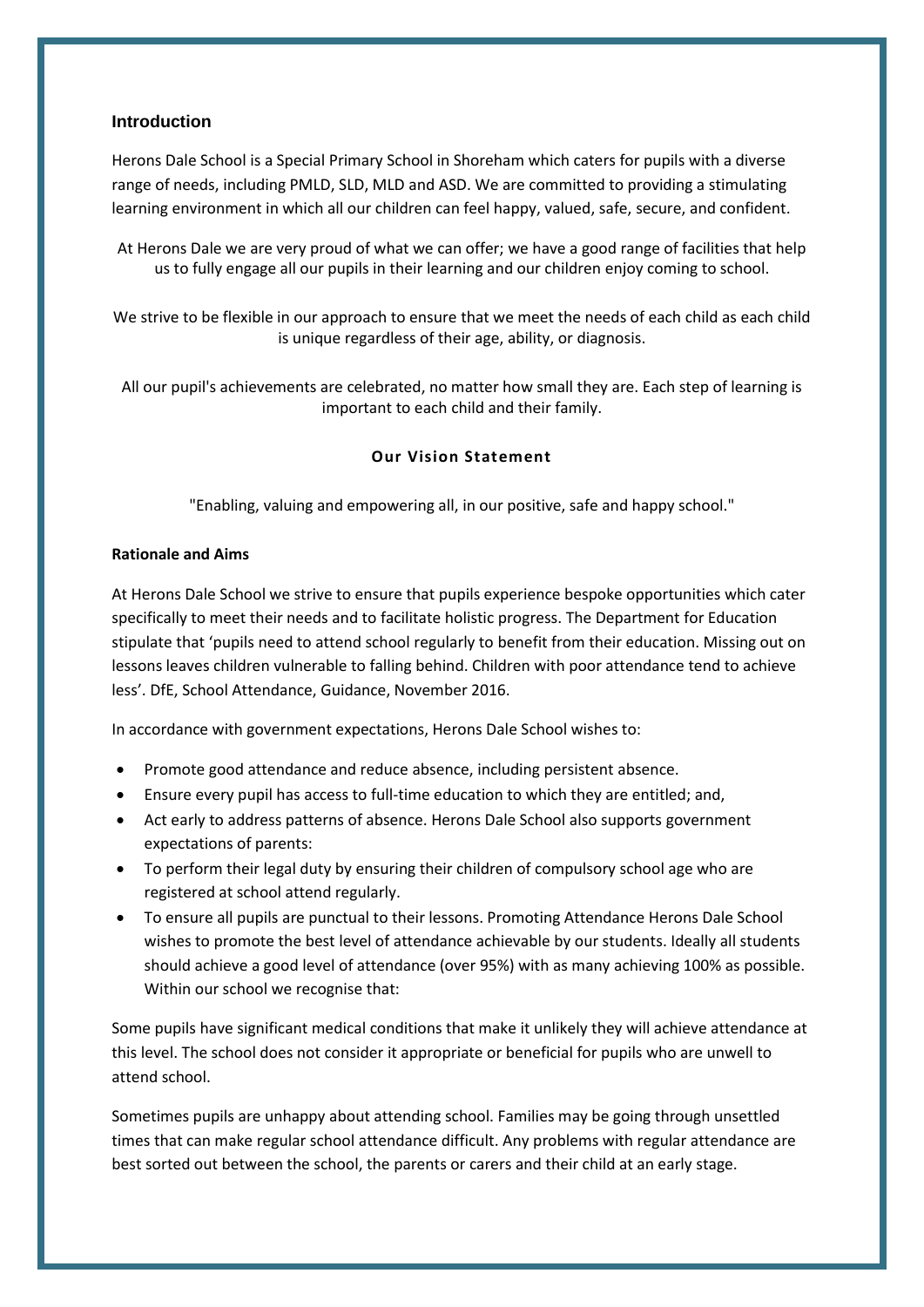Due to the nature of some pupils' needs it may only be possible to arrange holidays during term time, to facilitate our pupils and their families having quality time away from the stresses that crowds can induce etc. Herons Dale School is committed to working with families to ensure that maximum attendance is achieved wherever possible and that in circumstances where attendance is less than is desirable; we will work together with you to move towards improved attendance.

The school will celebrate the achievement of students who have good attendance (above 95%) through internal school rewards such as certificates.

#### **Information**

The people responsible for attendance matters in this school are Isabel Robson, Headteacher and Meg Palmer Assistant Head.

Each half day absence (defined as a session) from school must be recorded by staff at the school as either AUTHORISED or UNAUTHORISED. It is therefore a requirement that we receive information regarding the reason for every absence.

#### **Authorised absences**

You must get permission from the headteacher if you are planning to take your child out of school during term time. Your child may be allowed to miss school for:

- A death in the family or funeral
- Doctor, hospital, or dental appointments. If you do not get permission and you take your child out of school, this will be recorded as an unauthorised absence. Unauthorised absences

Unauthorised absences are when a pupil has been marked in the school attendance register as being absent from school without authority. It is only a headteacher who can authorise absence for any reason from school. These are an offence by the parent or carer and include:

- Keeping students off school without a good reason
- Absences which have never been properly explained
- Students who arrive too late at school to get a mark
- Taking holidays that have not been approved by the school in advance

#### **Attendance Policy**

The Government has directed that headteachers may now only grant leave for a holiday in termtime where there are exceptional circumstances. In West Sussex, we may issue a Fixed Penalty Notice (FPN) if a pupil has accrued unauthorised absence from school and the school has referred the matter to us.

- Any absence marked in the register as unauthorised ('O' or 'N' codes)
- Persistent late arrival at school after the register has been taken ('U' codes)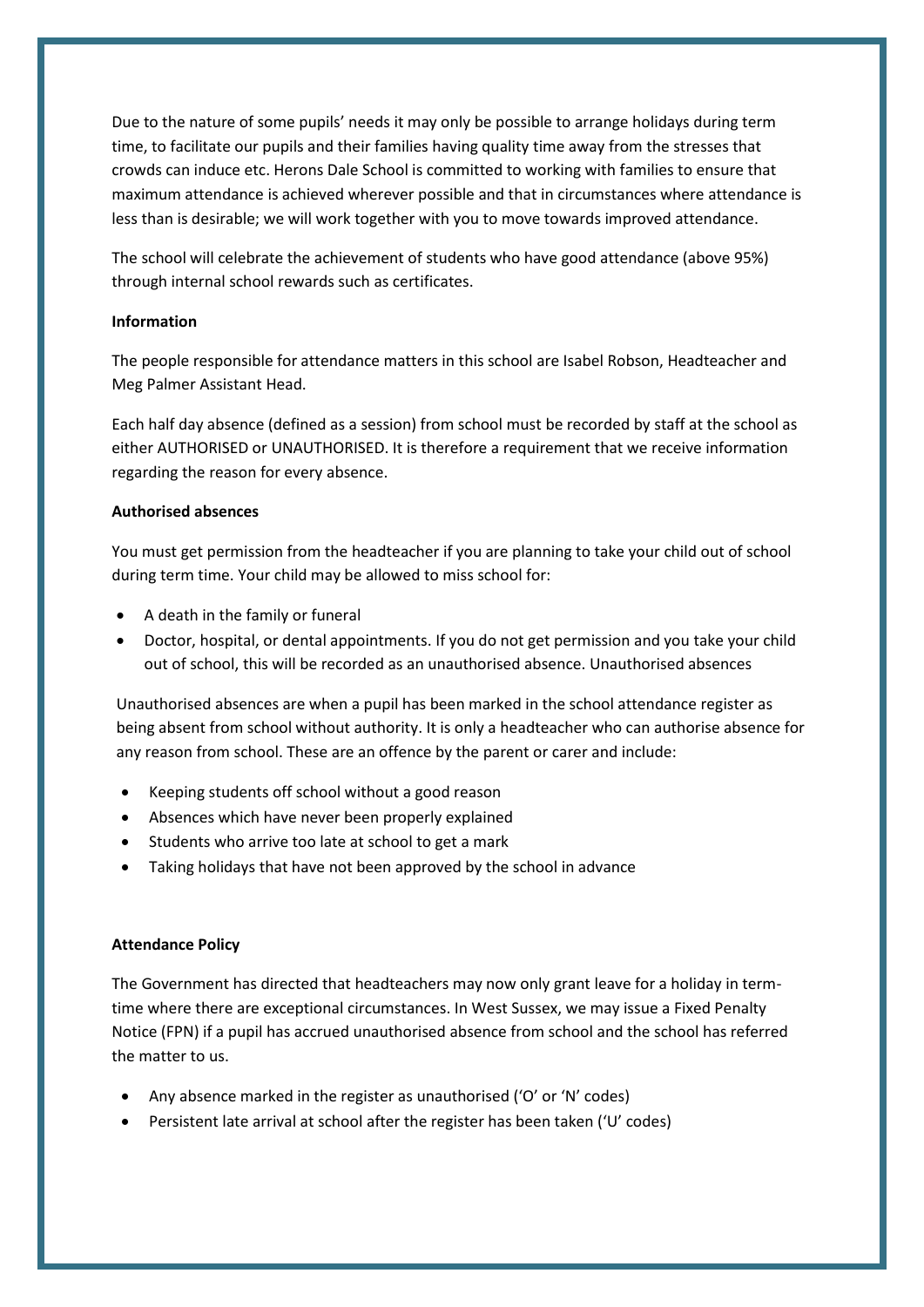- A holiday in term-time, which has not been authorised by the headteacher ('G' codes). Procedures The school will monitor the attendance and punctuality of all pupils, following the procedures outlined below:
- Pupils may arrive on site from 8:30am
- Pupils must be handed directly into the care of a member of their class staff.
- Pupils are expected to be on site by 8:45am.
- Registers are marked by 9.15am and pupils will receive a late mark if arriving after this time (with the exception of pupils for whom there is an alternative arrival/departure arrangement linked to their SEN)
- At 9:45 the registers will be closed. Pupils arriving after this time will marked in the register as on site but will receive an unauthorised absence for the morning session. In accordance with the regulations, if your child arrives after that time, they will receive a mark that shows them to be on site, but this will not count as a present mark, and it will mean they have an unauthorised absence.
- Parents and carers are expected to telephone school staff on the day that their child is not able to come to school and any subsequent days that their child is absent. If issues arise with children and families coming to school for any reason, the Family Liaison Officer will contact all parties to offer support and assistance to ensure a smooth transition in the first instance.
- Office staff listen to absence calls
- Staff will call any pupils absent without explanation. They will continue to call until they get an answer.
- If they get an overseas ring tone  $-$  it will be recorded
- If no reply at all we consider whether any children have additional agency support, such as a social worker or Early Help. The Safeguarding Lead or Family Liaison Officer will contact them.
- If there continues to be no answer then DSLs will convene and formulate a plan to handle based on knowledge of the family. Responses may include referring to children's services/MASH/Police etc. or undertaking a home visit if staffing allows.
- Parents and carers are expected to inform staff verbally or by note of prior appointments e.g., medical. Pupils are encouraged to attend school before and/or after medical appointments where practical to access as much of the school day as possible.
- Any requests for exceptional leave should be made using the appropriate form or by letter to the Headteacher. Forms are available from the school office and on the school website.
- The Safeguarding Lead and Family Liaison Officer will discuss any absences for concern. Absence monitoring letters will be sent home for pupils whose attendance falls below 90%.
- Parents and carers will be invited to a meeting in cases where there has been no improvement in a pupil's attendance or punctuality. All cases will be treated on an individual basis, considering personal circumstances.

#### **Absence Requests**

Headteachers have been directed by the Government not to authorise any absence from school unless there is an 'exceptional' circumstance. You must get permission from the headteacher if you want to take your child out of school for a holiday in term time. It's up to the headteacher on how many days your child can be away from school if it is granted.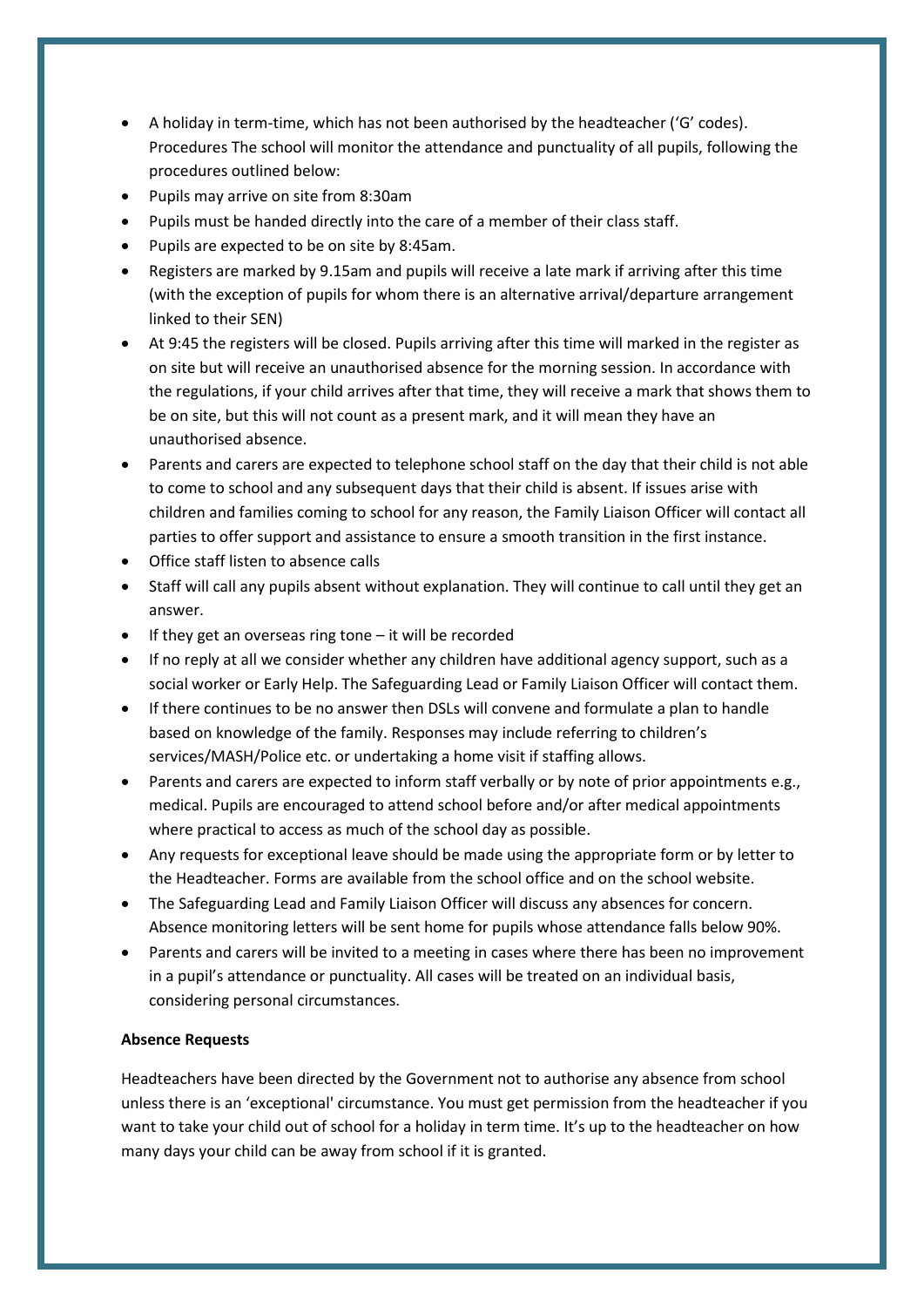#### **Term Time leave**

Leave may be granted in exceptional circumstances on an individual basis but arrangements should not be made without the school's prior agreement. The Headteacher may authorise absence in exceptional circumstances only. These might include:

- Leave granted on compassionate grounds for sudden unexpected incidents e.g. when a family member dies or is very ill.
- Special 'one off' family events such as weddings, funerals and other occasional celebrations (but not just because it is a pupil's birthday).
- Family holidays to accommodate the individual needs of our pupils e.g. when going on holiday at busy periods could be extremely traumatic to a pupil's wellbeing. The Headteacher will take into account whether requested absence will fall before and during assessment periods or examinations, whether a pupil's attendance record already includes any level of unauthorised absence and whether a pupil's attendance rate is already below 90% or will fall below that level as a result of leave and may not grant leave if this is the case. Taking leave without permission is 'unauthorised' absence. If you think the Headteacher's decision not to authorise the absence is unreasonable you have the right to make representations to the Chair of Governors, but the final decision over any action to be taken lies with the Head teacher and the LA.

#### **Targets**

In May 2016 the DfE published National statistics which gave a National Average attendance for primary schools of 96.4%. The school has adopted the following attendance targets:

- Overall whole school attendance to be 93% or better and each individual child's attendance must be 93%.
- There will be no gaps between vulnerable groups and their peers' attendance.
- Fixed Penalty Notices Fixed Penalty Notices (FPN) are issued per parent, per child and are an alternative to prosecution, giving you an opportunity to discharge your criminal liability by paying a fine of £120, which must be paid within 28 days. They are generally issued where there have been at least 10 sessions of unauthorised absence from school within a recorded 10 school week period. However, there are some occasions where they are issued outside of these criteria. Should the period of absence for a holiday in term time be 15 school days or more, a FPN may not be deemed suitable. Instead, the matter may be brought directly before the court. After 28 days we will consider prosecuting for the original non-attendance, not for the non-payment of the FPN, however if you pay within 21 days, we will reduce the fine to £60. Paying a Fixed Penalty Notice You must make sure you have both your customer number and invoice number stated on the front of the FPN. Online payments can only be for the full amount of £120. If you wish to take advantage of paying within the first 21 days call the payment line below. Alternative methods of payment are outlined on the FPN.
- Pay online (full amount only)
- Payment line: 01243 777505 Attendance Policy Further information on legal action that can be taken can be found on GOV.UK. Please do not hesitate to contact us for any additional information or with any queries you may have. We thank you for working with us to promote good attendance for all our pupils.